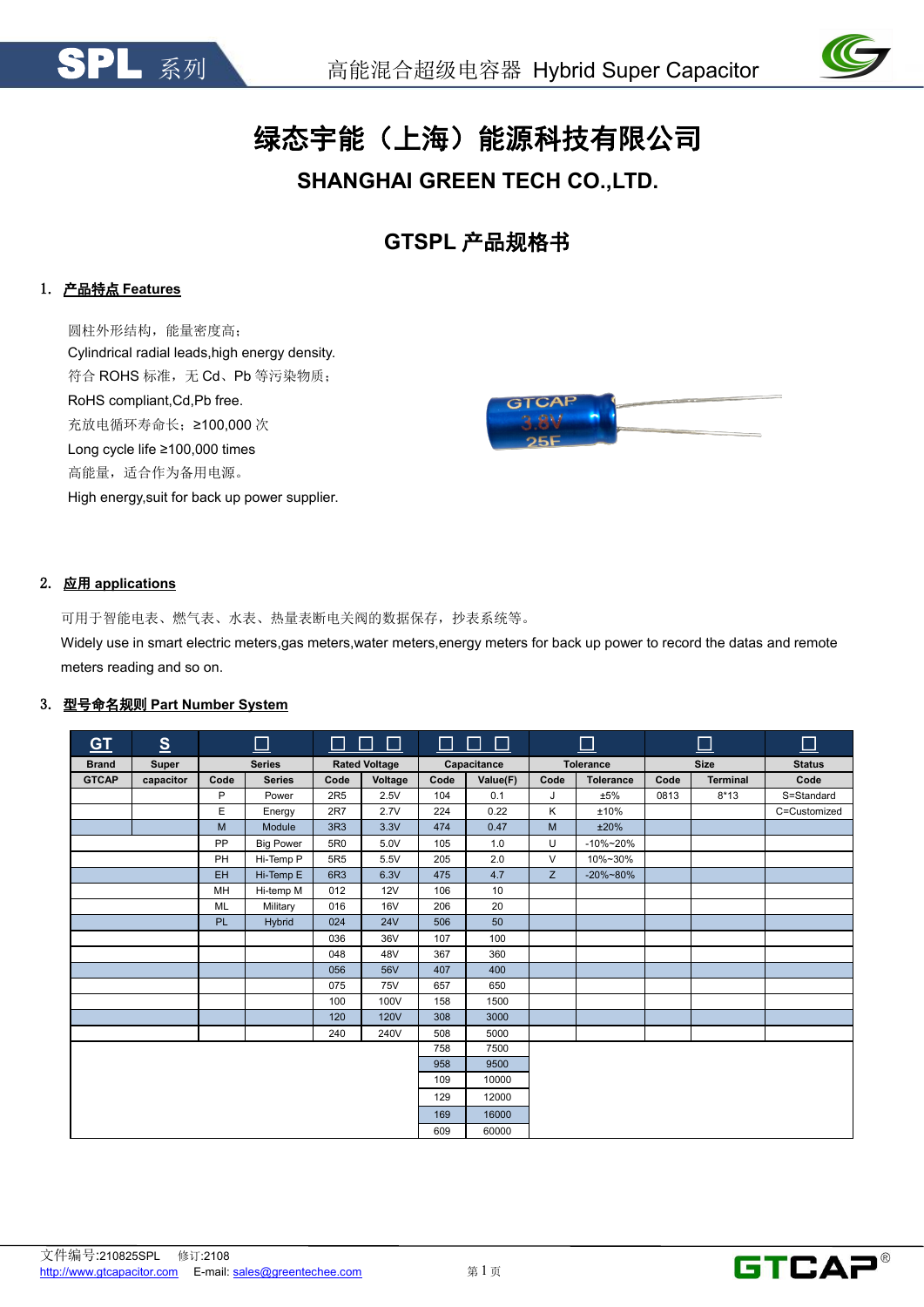

# 4. 产品性能 **specifications**

| No.              | 产品型号<br>Part Number                       | GTSPL-3R8-206MR0813               |
|------------------|-------------------------------------------|-----------------------------------|
| $\mathbf 1$      | 额定电压<br><b>Rated Voltage</b>              | 3.8V                              |
| $\overline{2}$   | 最低工作电压<br>Min. Operating Voltage          | 2.5V                              |
| $\overline{3}$   | 浪涌电压<br>Surge Voltage                     | 4.2V                              |
| 4                | 标称容量<br>Rated Capacitance                 | 20F                               |
| 5                | 容量允许公差<br>Capacitance Tolerance           | -20%~+20%                         |
| $\boldsymbol{6}$ | 最大交流内阻<br>Max. ESR/AC @1KHz               | 300 $m\Omega$                     |
| $\overline{7}$   | 最大直流内阻<br>Max. ESR/DC                     | $650m\Omega$                      |
| 8                | 额定充电电流<br>Rated Charge-discharge Current  | 0.125A                            |
| $\boldsymbol{9}$ | 最大充电电流<br>Max.Charge-discharge Current<5s | 0.8A                              |
| 10               | 自放电电流 3个月<br>Self-discharge 3 months      | $\leq 1.5\mu A$                   |
| 11               | 最大漏电流<br>Max. Leakage Current 72hrs       | $\leq 4\mu A$                     |
| 12               | 工作温度<br><b>Operating Temperature</b>      | $-20^{\circ}$ C ~+65 $^{\circ}$ C |
| 13               | 存储温度<br>Storage Temperature               | 10°C~+55°C                        |
| 14               | 循环寿命<br>Cycle Life                        | >100,000 times                    |
| 15               | 重量<br>Weight                              | 1.5g                              |

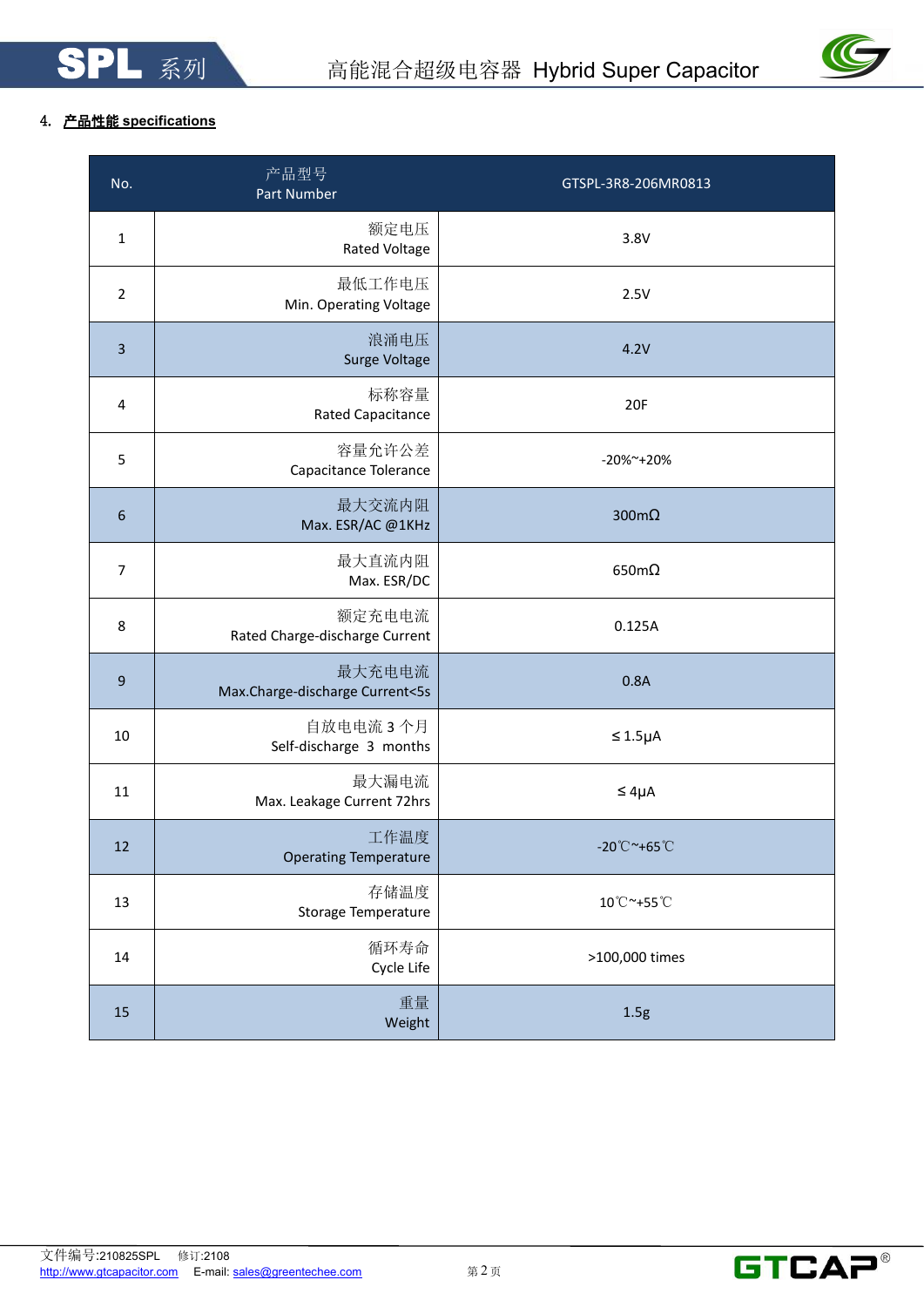

# 5. 标准产品外形尺寸图 **shape of standard product**





| Part Number         | $\Phi$ D±0.5 (mm) | L±1.5(mm) | $pt0.5$ mm    | $\Phi$ d $\pm$ 0.05 (mm) |
|---------------------|-------------------|-----------|---------------|--------------------------|
| GTSPL-3R8-206MR0813 |                   | 13        | $3.5 \pm 0.5$ | 0.6                      |

# 6. 性能特性 **Technical Information**

| 序号  | 项目                                   | 性能                          | 测试方法           |
|-----|--------------------------------------|-----------------------------|----------------|
|     | Items                                | Performance                 | Testing Method |
|     |                                      | 电容(-20℃): 初始测量值的±30%        |                |
| 6.1 | 高低温特性                                | 内阻(-20℃): ≤初始规定值的 10倍       | 见 8.5          |
|     | High-low Temp. properties            | 电容(+65℃): 初始测量值的±30%        |                |
|     |                                      | 内阻(+65℃): ≤初始规定值的2倍         |                |
| 6.2 | 过充电特性                                | 电容: 初始测量值的±10%              | 见 8.6          |
|     | Over-charge properties               | 内阻: ≤初始规定值的2倍               |                |
|     | 高温高湿存储特性                             | 电容: 初始测量值的±30%              |                |
| 6.3 | High temp. and high humility storage | 内阻: ≤初始规定值的2倍               | 见 8.7          |
|     | properties                           |                             |                |
| 6.4 | 充电/放电循环特性                            | 电容: 初始测量值的±30%              | 见 8.8          |
|     | Charge/discharge cycling properties  | 内阻: ≤初始规定值的4倍               |                |
| 6.5 | 高温浮充性能                               | 电容: 初始测量值的±30%              | 见 8.9          |
|     | Floating test at high temp.          | 内阻: ≤初始规定值的 4 倍             |                |
| 6.6 | 外观                                   | 没有明显的渗漏, 变形, 污点, 伤痕, 锈蚀和毛刺。 |                |
|     | Appearance                           |                             |                |

# 7. 其它信息 **Other Technical Information**





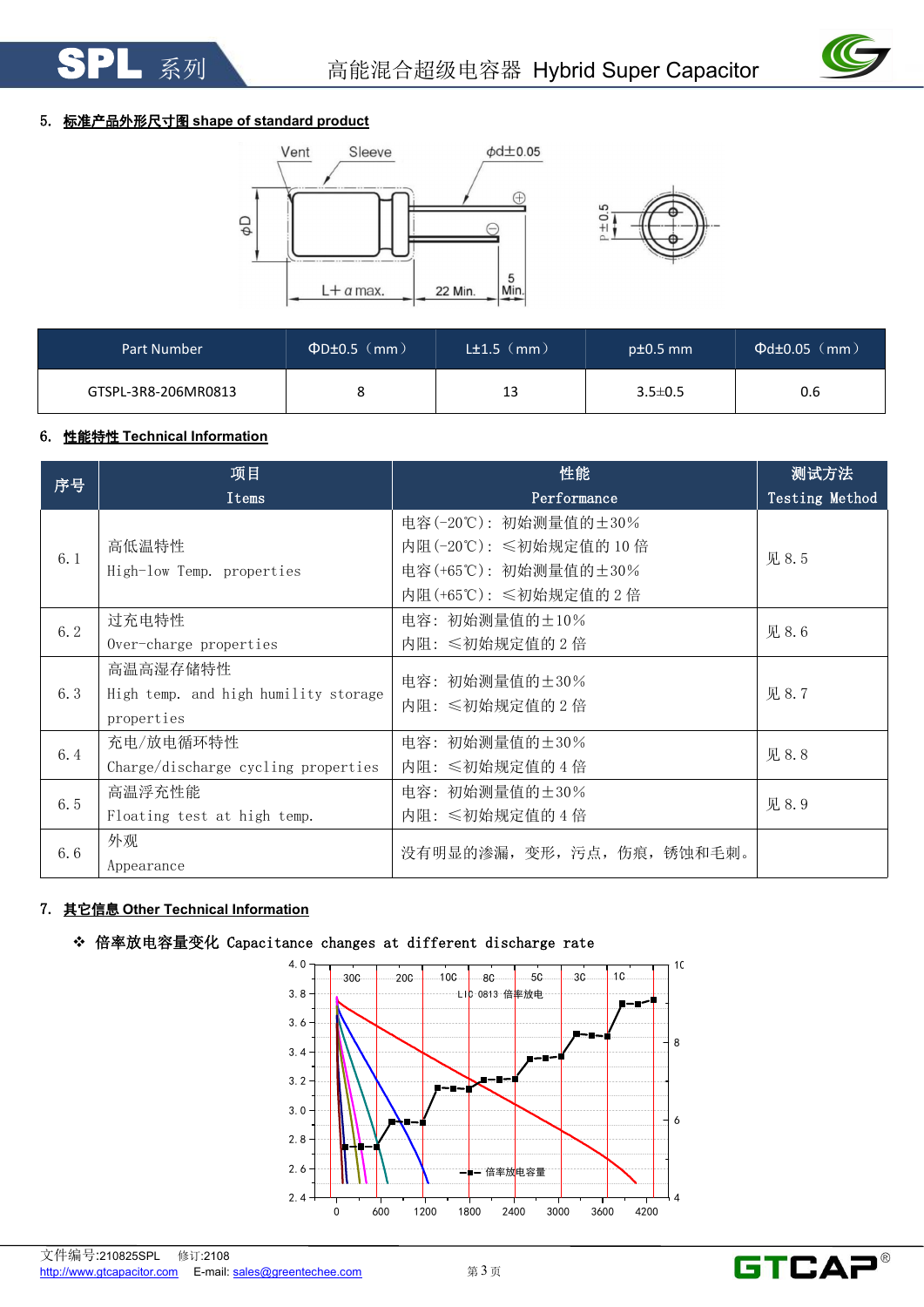

# 低温放电容量变化 **Capacitance changes atlow temp. discharge condition**



自放电电压变化 **Voltage changes atdifferent self-discharge condition**



# 8. 产品测试方法 **Testing Methods**

#### 8.1 测试条件 Testing Conditions

本产品规格书标准测试条件为:标准大气压下,温度25±2℃,相对湿度小于65%。

This specification followed the standard testing criteria: 1 atm,  $25\pm2$  °C and a relative humidity < 65%.

#### 8.2 测量工具要求 Testing Demands for Tools

◆ 尺寸: 必须使用 JIS B 7503 / KS B 5206(千分尺), JIS B 7507 / KS B 5203-2(游标卡尺) JIS B 7502 / KS B 5205

/ KS B 5202(外部千分尺)或精度等级相同的仪表。

Size: Need to use JIS B 7503 / KS B 5206 (Micrometer), JIS B 7507 / KS B 5203-2(Vernier caliper) JIS B 7502 / KS B 5205 / KS B 5202(External micrometer) or other same precision grade devices.

◆ 直流电压表: 必须使用0.2级的JIS C 1102 / KS C 1303-2 (电动指示仪) 度相同或更高等级的仪表, 其输入电阻超过  $10M\Omega$ 

DC Voltmeter: Need to use 0.2 grade type JIS C 1102 / KS C 1303-2 (Electric Indicator) or much high precision devices, its internal resistance should over 10MΩ

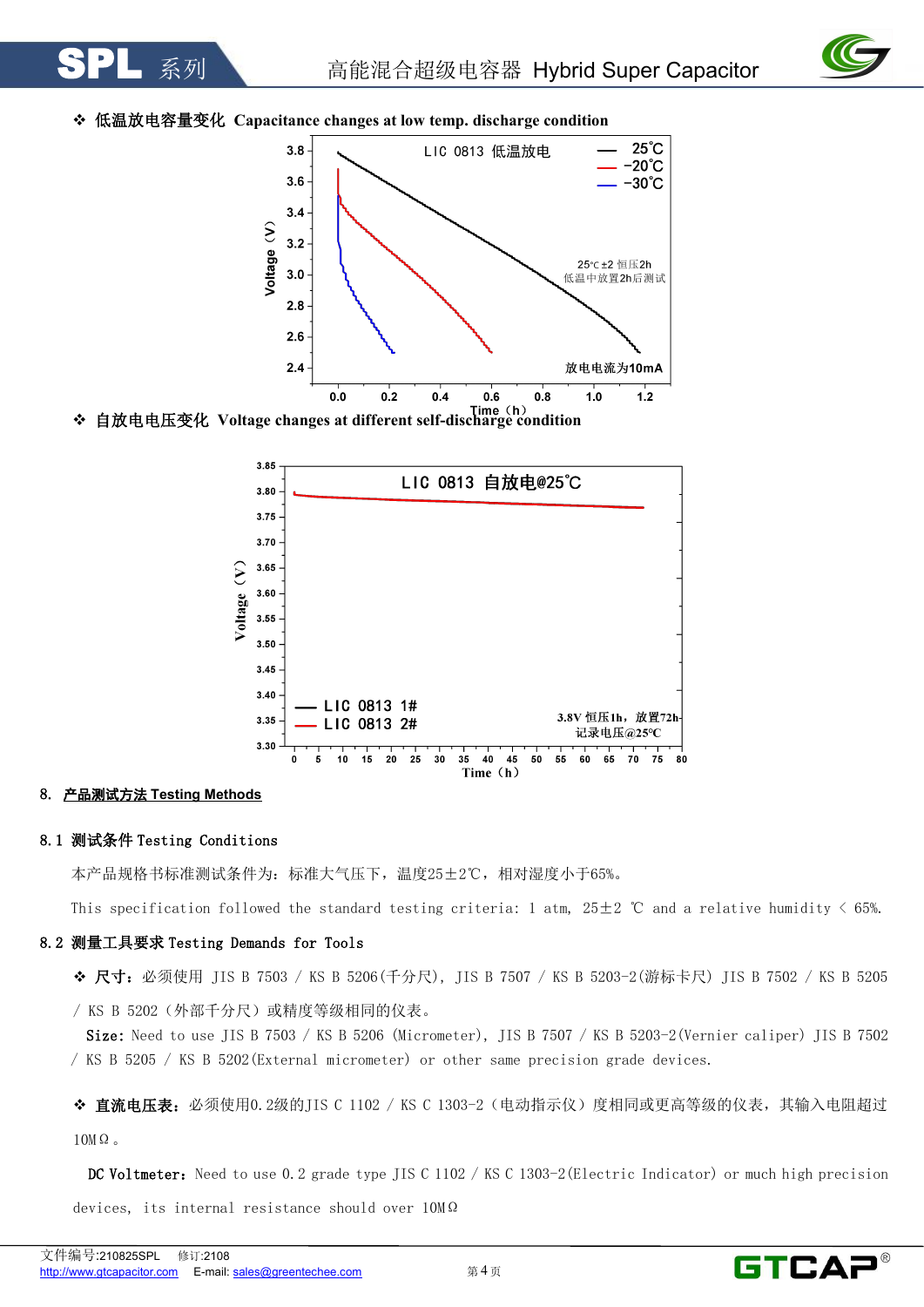

◆ 直流电流表和交流电流表: 必须使用0.2级的IIS C 1102 / KS C 1303-2 (电动指示仪) 度相同或更高等级的仪表, 其 输入电阻超过10MΩ。

DC Ammeter and AC Voltmeter: Need to use 0.2 grade type JIS C 1102 / KS C 1303-2 (Electric Indicator) or much high precision devices

# 8.3 容量测试 Test for Capacitance

依据图1所示,设定充电电压(E)后(参照表1),将SW开关转向1处进行充电,根据表1中充电时间(T)与充电电压(V)的要求, 借助保护电阻(R)进行充电。当达到规定充电时间后,将开关SW转向2,按照表2中的放电电流(I)进行恒流放电,记录产品从起 始电压(V<sub>i</sub>)至结束电压V<sub>2</sub>过程所用时间(Ta=To-T<sub>i</sub>),依据下述公式计算产品容量(C):

According to Fig. 1, setting the charging voltage (E, Based Table 1), put the switch SW to 1 for charging. And based on the Charging Time (T) and Charging Voltage (V)'s requirements, charge the cell by using Protection Resistance (R). Once reached the Charging Time, switch the SW to position 2, meantime, galvanostatic discharge the cell to the target voltage with the discharge current (Table 2). Record the time between the starting voltage V, and the ending voltage V<sub>2</sub> (T<sub>a</sub>=T<sub>2</sub>-T<sub>1</sub>), finally, Calculating the Capacitance (C) by the following formula:

$$
C = \frac{I \times (T_2 - T_1)}{V_1 - V_2}
$$

其中,C为测试样品的容量(F),E为直流恒压电源(V),R为保护电阻(Ω),V为直流电压表,I为恒流负载装置,A为直流电 流表

Specifically, C was the cell' s capacitance(F), E named the DC constant power (V), R was the protection resistance( $\Omega$ ), V was the DC Voltmeter, I was the constant current load, A was the DC ammeter.



图1 容量测试电路图

Fig. 1 Circuit Diagrams for Capacitance Test

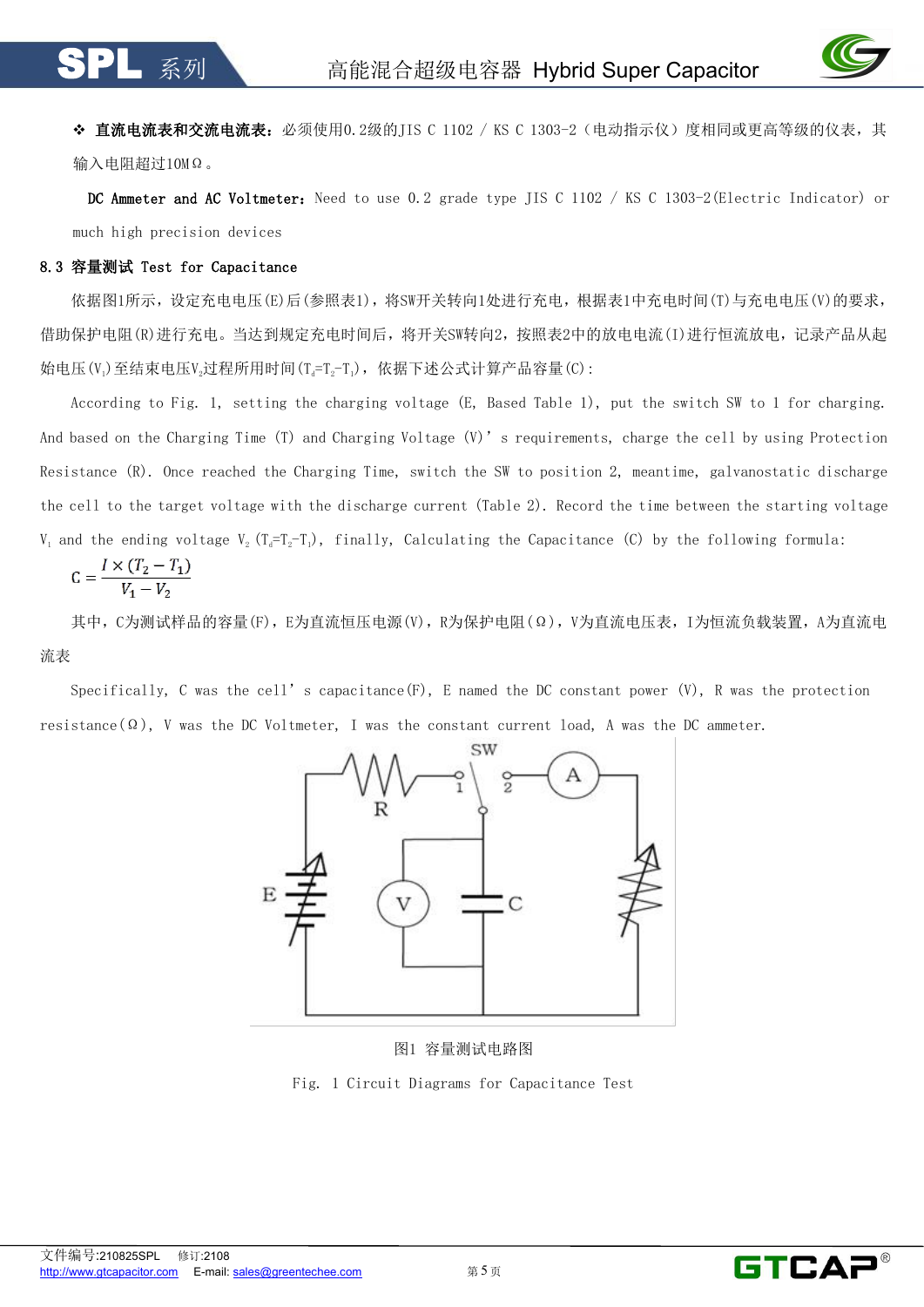



表 1 容量测试过程的参数设定要求

Table1 Demands for Capacitance's Test

| 型号                  | 充电电压     | 保护电阻       | 充电时间         | 放电电流              | 起始电压    | 结束电压               |
|---------------------|----------|------------|--------------|-------------------|---------|--------------------|
|                     | $\rm(E)$ | (R)        | $(\text{T})$ | $\left( 1\right)$ | $(V_1)$ | $(\mathrm{V}_{2})$ |
| GTSPL-3R8-206MR0813 | 3.8V     | $10\Omega$ | hours        | table .<br>See:   | 3.8V    | 2.5V               |

表 2 容量测试过程的放电电流

Table2 The discharge current for different products during the Capacitance Test

| $\Box$<br>开小<br>--<br>— | .3R8-206N<br>د ۱۵۵۵ م<br><b>GT</b><br><b>COLUM</b> |
|-------------------------|----------------------------------------------------|
| L-3R8-206MI             | bmA                                                |

# 8.4 交流内阻测试 Test for AC Resistance

常温下,将单体充电至3.6V并恒压充电30min后,在1kHz条件下,采用交流阻抗仪进行交流内阻测试。

Charge the cell to 3.6V and keep this voltage for 30min, then using the AC Internal resistance to test its AC Resistance at 1kHz.

# 8.5 高低温性能测试 Test for Low-high Temperature

25±2℃条件下,将单体参照《7.3 容量测试》方式充电至3.8V后,紧接着将其转移至设定温度(设定温度分别为-20±2℃, 25±2℃,65±2℃)条件下,在3.8V持续稳压的同时将样品放置1h。此后,将产品按照表2中放电电流要求在设定温度条件下进 行容量测试。

Based on the  $\sqrt{7.3}$  Test for Capacitance》 charging the cell to 3.8V at  $25\pm2^{\circ}$ C, and move the cell to a fixed

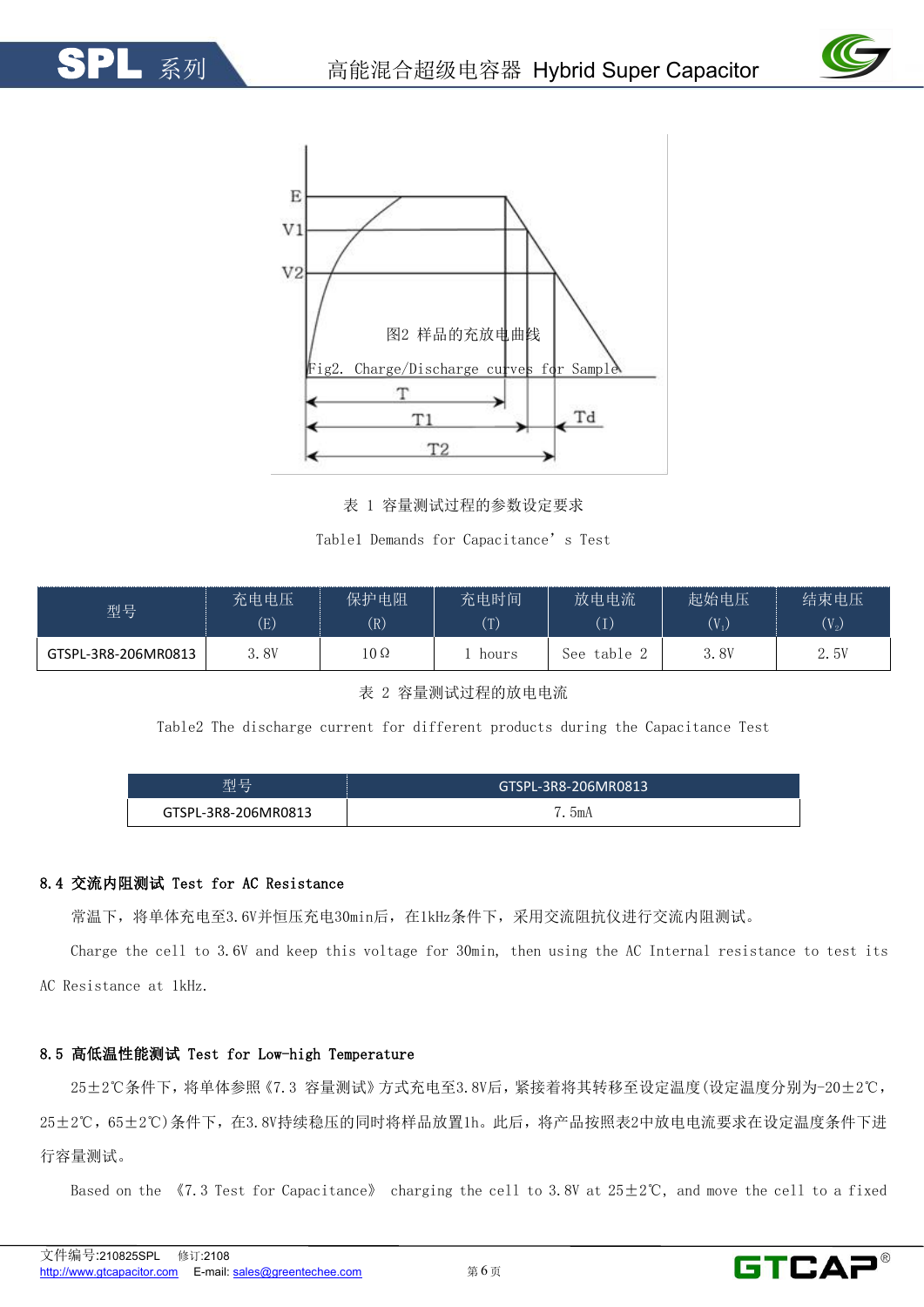

temperature  $(-20\pm2\degree C, 25\pm2\degree C, 65\pm2\degree C)$ , meantime charge the cell by constant voltage for 1h. After this, the cell's capacitance was tested at Table 2's current.

# 8.6 过充性能测试 Test for Over-charge properties

常温条件下,将单体在表3电流条件下充电至4.2V,然后以相同电流放电至2.5V,循环1000次后检查产品外观,并参照《7.3 容量测试》过程进行电化学性能测试。

According to Table 3's current, charging the cell to 4.2V at room temperature, and then discharge it to 2.5V at the same current. Once cycling 1000 times, check it's appearance, and the electrochemical properties were tested by 《7.3 Test for Capacitance》.<br>表 3 过充或充放电循环测试过程产品的电流设定值

Table 3 Values for Over-charge or Charge/discharge cycling current

| 型号                  | GTSPL-3R8-206MR0813 |
|---------------------|---------------------|
| GTSPL-3R8-206MR0813 | 75mA                |

# 8.7 高温高湿存储特性 High temperature and high humidity storage properties

常温条件下,将单体在表2电流条件下充电至3.6V并恒压充电1h,后将其放置在60±2℃、90±2% RH的条件下存储1000h。 接着将其冷却至室温,并参照《7.3 容量测试》和《7.4 交流内阻测试》方法测试样品的电化学特性。

Charge the cell to 3.6V at Table 2's current, and the charge 1h at constant voltage condition at room temperature. After this, put the cell to  $60\pm2\degree$ C,  $90\pm2\degree$  RH conditions to storage 1000h. Finally, cooling the cell at room temperature and check its electrochemical properties by《7.3 Test for Capacitance》and《7.4 Test for AC Resistance》.

# 8.8 充/放电循环性能测试 Charge/discharge cycling properties

常温条件下,依据表3中电流值要求,将单体充电至3.7V,紧接着将其以该电流放电至3.1V循环100000次后,参照《7.3 容 量测试》和《7.4 交流内阻测试》要求测量其电化学特性。

According to Table 3's requirements, charge the cell to 3.7V at room temperature, and the discharge it to 3.1V at the same current. Once cycling 100000times, re-checking its electrochemical properties by 《7.3 Test for Capacitance》and 《7.4 Test for AC Resistance》.

# 8.9 高温浮充性能测试 The floating test properties at high temperature

将产品置于55±2℃条件下,根据表3电流值要求将单体充电至3.8V,后在该条件下稳压1000h。紧接着将其自然冷却至室 温,并参照《7.3 容量测试》和《7.4 交流内阻测试》要求进行电化学特性测试。

According to Table 3's requirements, charge the cell to 3.8V at  $55\pm2\degree$ C, and kept the cell at this condition for 1000h. After this, cooling the cell to room temperature and testing its electrochemical properties by 《7.3 Test for Capacitance》and 《7.4 Test for AC Resistance》.

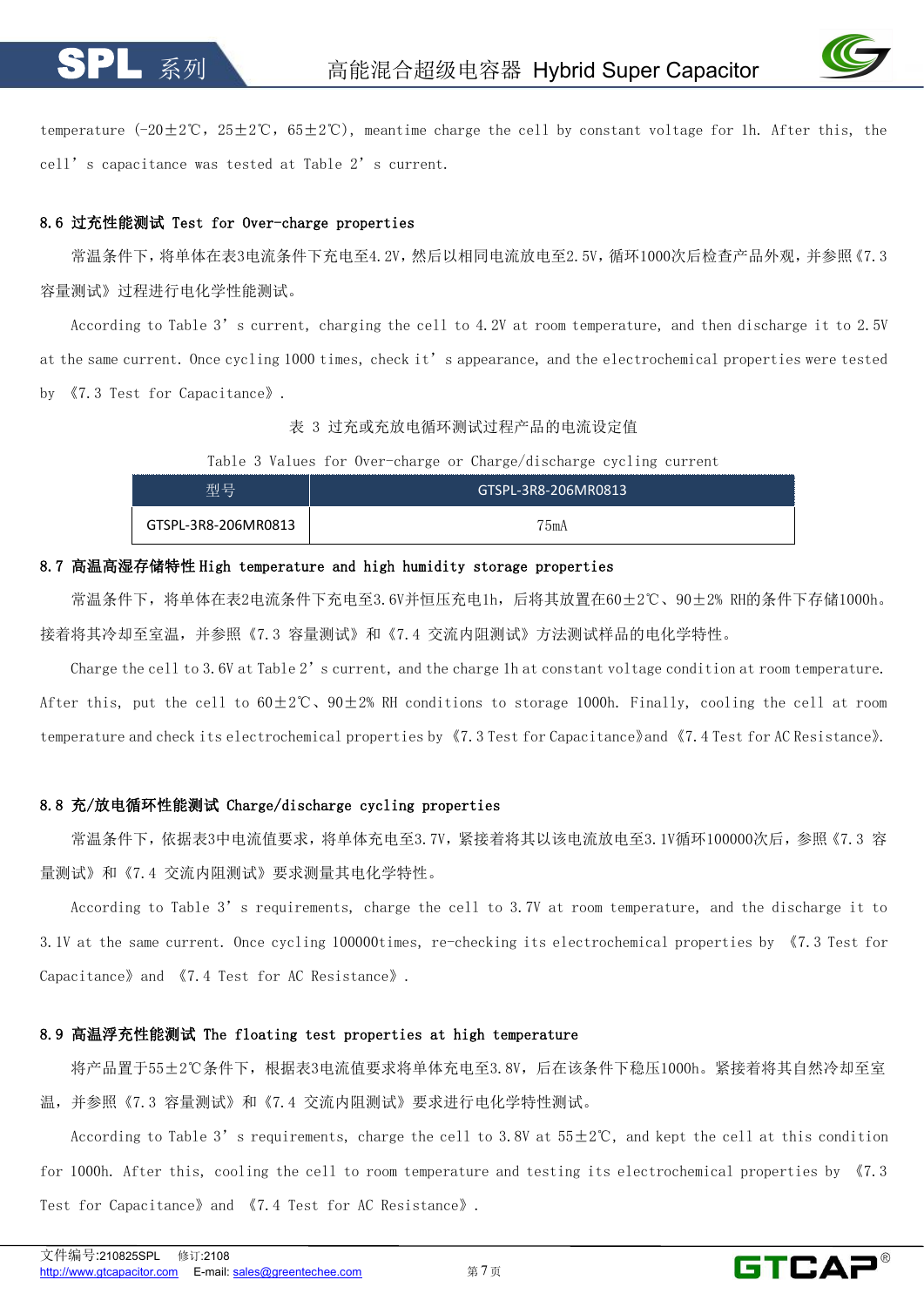

# 9. 注意事项 Notice

# 9.1 使用 During Operation

◆ 锂离子电容器的使用温度不宜超过额定温度上限或下限。

Working temperature of LIC should not exceed the upper and lower limits of the rated temperature.

◆ 锂离子电容器应在额定电压区间下使用。

LIC should be used at rated voltage.

◆ 锂离子电容器在使用之前请确认极性, 禁止反接。

Check the polarity of LIC before power on. No reverse connecting.

◆ 外界环境温度对锂离子 电容器的寿命具有重要影响,请远离热源。

Keep LIC away from heat. The temperature has a big influence on the working life of LIC.

锂离子电容器请勿直接接触水、油、酸或碱。

No direct contacting with water, oil, acid or alkaline.

请勿挤压、钉刺或拆解锂离子电容器。

No crushing, nail penetrating or disassembling LIC.

◆ 请勿随意丢弃锂离子电容器, 废弃时请根据国家环保标准进行处理。

No discarding. Dispose LIC based on the State Environmental-protection Standard.

本产品发货前已具有一定电压值,使用过程切勿使正负极端子短路,常见产品短路情况如下表所示。

The cell embraced constant voltage before shipment, therefore, the short circuit should be extremely forbidden. Familiar short circuit is shown in the following table 4.

# 表 4 常见的使用过程产品短路情形

Table 4 Familiar short circuit situation